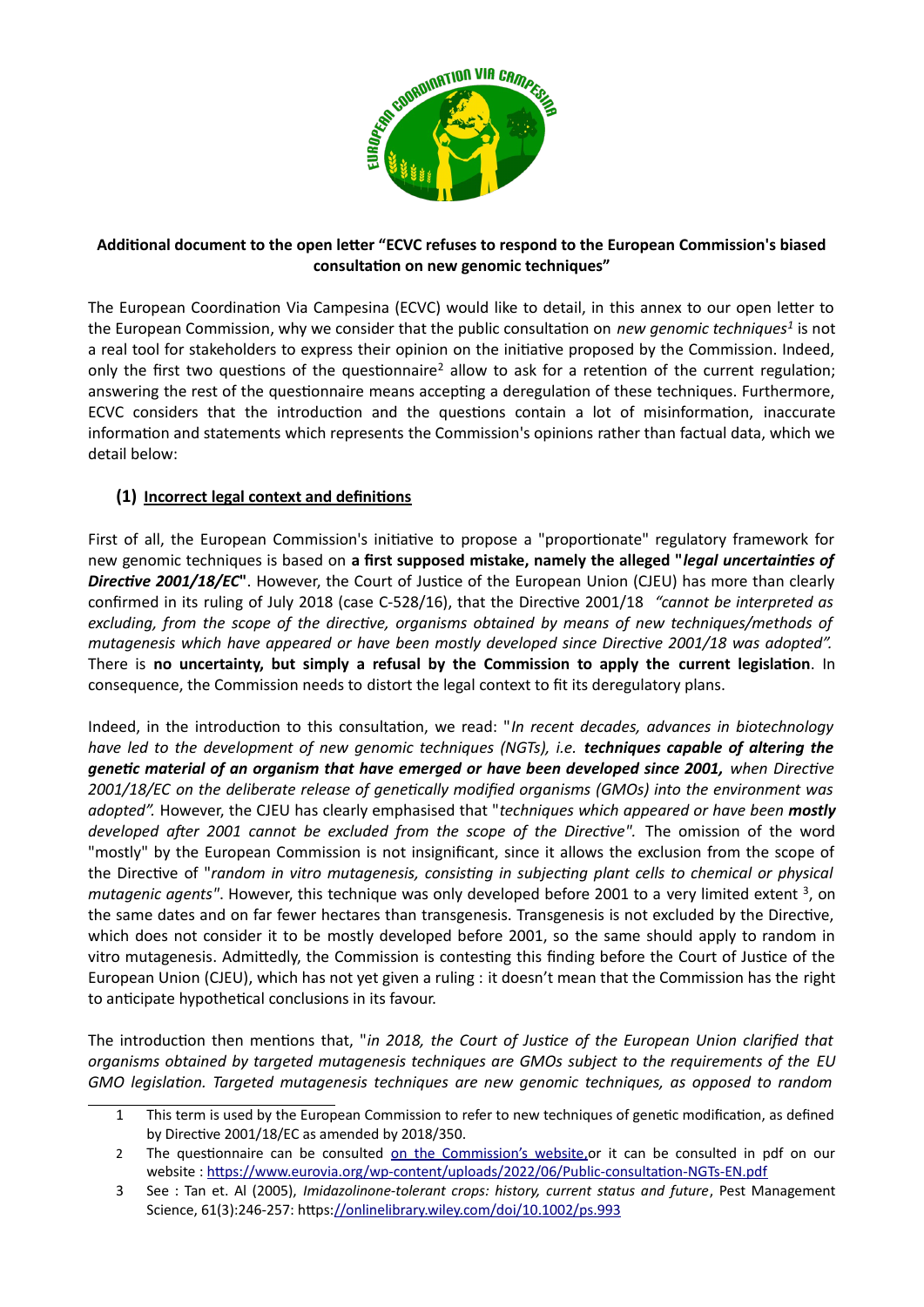*mutagenesis techniques*. This is again a misinformation, as all mutagenesis techniques that emerged or were mostly developed after 2001 are subject to GMO legislation, not only targeted mutagenesis. Furthermore, the CJEU does not mention random or targeted mutagenesis in the conclusions of its judgment (cited above).

### **(2) Unsubstantiated claims about the development, value and sustainability of NGTs**

The consultation also includes several unsubstantiated claims about the development of new genomic techniques and their potential to contribute to the sustainability of food systems, which are based on the Commission staff working paper<sup>[4](#page-1-0)</sup> published in April 2021 by DG SANTE, whose incorrect conclusions ECVC had already criticised<sup>[5](#page-1-1)</sup>. DG SANTE states in the consultation that "NGTs have developed rapidly in many *parts of the world",* whereas currently less than a dozen plant or animal products derived from NGTs have been developed worldwide, in small areas and too recently to have any idea of their real interest and safety. All the others are only promises that have been the subject of various research and laboratory experiments, but have not been developed to date.

It is also mentioned that "*there is considerable interest in the application of NGTs to plants in the EU*", which is true if we limit this statement to the interests of the industry wishing to use these techniques, and of the research centres working for this industry, but untrue if we take into account the interest and opinion of the public: European citizens are overwhelmingly opposed to the use of these techniques in agriculture, and made this known during the previous public consultation on this subject, with more than 67,000 contributions demanding to see NGTs strictly regulated and labelled<sup>[6,](#page-1-2)</sup> or in national petitions such as the French petition which received almost 160 000 signatures<sup>[7](#page-1-3)</sup>.

This is followed by a **series of statements on the potential of these techniques to contribute to the objectives of the European Green Deal, the Farm to Fork Strategy and the Biodiversity Strategy, which are not supported by any factual data,** and also ignore several studies that have shown that NGTs are in fact associated with an industrial model of agriculture that is particularly harmful to the environment, especially in terms of pesticide use $8$ .

**Moreover, these statements indicate an extremely narrow view of sustainability: it is not the varieties that should be sustainable, but the farming systems.** Sustainable varieties in a peasant agro-ecological system, for example, will not be sustainable if used in an industrial agricultural system, nor will insecticide or herbicide tolerant GMOs be sustainable in a peasant agro-ecological system. Yet, all the questions concerning sustainability in this consultation propose various ways of making NGTs sustainable without undermining the principle of sustainable use of pesticides set out in Directive 200[9](#page-1-5)/128/EC<sup>9</sup> which sets out the Commission's understanding of the application of sustainability. This is the directive that allows glyphosate and many other endocrine disrupting, mutagenic and/or reprotoxic pesticides to continue to be authorised in the EU.

<span id="page-1-0"></span><sup>4</sup> [https://ec.europa.eu/food/plants/genetically-modified-organisms/new-techniques-biotechnology/ec-study](https://ec.europa.eu/food/plants/genetically-modified-organisms/new-techniques-biotechnology/ec-study-new-genomic-techniques_en)[new-genomic-techniques\\_en](https://ec.europa.eu/food/plants/genetically-modified-organisms/new-techniques-biotechnology/ec-study-new-genomic-techniques_en)

<span id="page-1-1"></span><sup>5</sup> [https://www.eurovia.org/wp-content/uploads/2021/05/2021-06-26-ECVC-Working-document-on-new-](https://www.eurovia.org/wp-content/uploads/2021/05/2021-06-26-ECVC-Working-document-on-new-GMOs-.pdf)[GMOs-.pdf](https://www.eurovia.org/wp-content/uploads/2021/05/2021-06-26-ECVC-Working-document-on-new-GMOs-.pdf)

<span id="page-1-2"></span><sup>6</sup> [https://ec.europa.eu/info/law/better-regulation/have-your-say/initiatives/13119-Legislation-for-plants](https://ec.europa.eu/info/law/better-regulation/have-your-say/initiatives/13119-Legislation-for-plants-produced-by-certain-new-genomic-techniques/feedback_en?p_id=26519622)[produced-by-certain-new-genomic-techniques/feedback\\_en?p\\_id=26519622](https://ec.europa.eu/info/law/better-regulation/have-your-say/initiatives/13119-Legislation-for-plants-produced-by-certain-new-genomic-techniques/feedback_en?p_id=26519622)

<span id="page-1-3"></span><sup>7</sup> https://ogm-jenveuxpas.agirpourlenvironnement.org/

<span id="page-1-4"></span><sup>8</sup> See for example a recent study by Friends of the Earth Europe (2022) which demonstrates on the basis of evidence that NGTs do not reduce pesticide use, and in some cases are even associated with an increase in pesticide use: https:[//friendsoftheearth.eu/publication/new-gmos-and-pesticides-reduction-fast-track-to](https://friendsoftheearth.eu/publication/new-gmos-and-pesticides-reduction-fast-track-to-failure/)[failure/](https://friendsoftheearth.eu/publication/new-gmos-and-pesticides-reduction-fast-track-to-failure/)

<span id="page-1-5"></span><sup>9</sup> Directive 2009/128/EC of the European Parliament and of the Council of 21 October 2009 establishing a framework for Community action to achieve a sustainable use of pesticides.